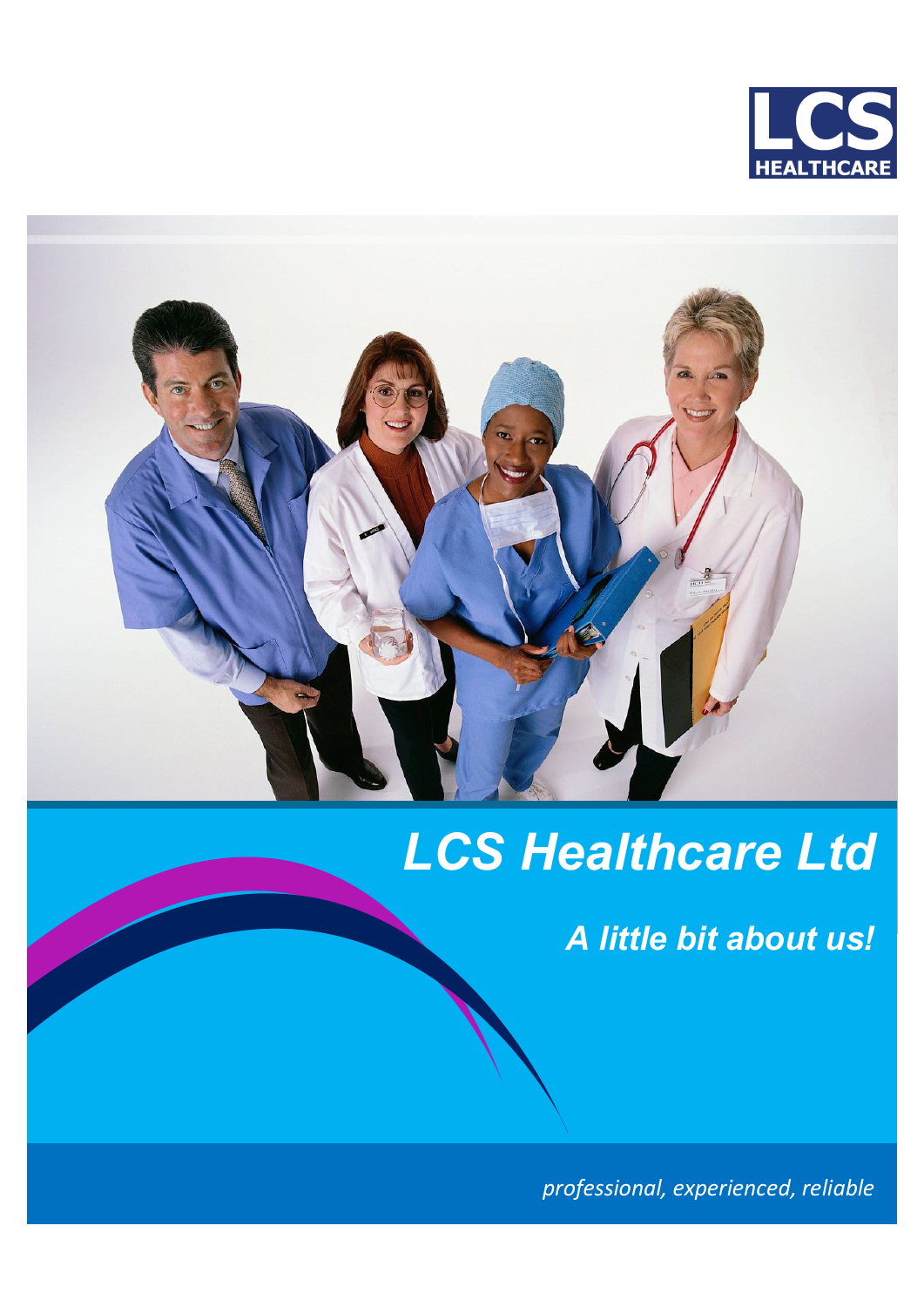

#### **About the LCS Group:**

The LCS group began life in 2003 as Laser Care Services Ltd. The company initially focused on providing support and advice to individuals and organisations wishing to provide laser and intense light treatments in the healthcare sector.

The areas of service provided quickly grew from beauty and medical clinics using lasers to cover all aspects of healthcare provision which were required to register with the then National Care Standards Commission.

LCS Healthcare Ltd now reflects the wide scope of services provided to clients in a diverse range of healthcare markets. We provide advice, support and practical help to providers in all areas of healthcare in relation to their regulatory compliance needs.

Over the last 14 years we have helped more than a thousand individuals and organisations gain and maintain registration with healthcare regulators ensuring that they meet and exceed the required standards both at registration and on an ongoing basis.

#### **Introduction:**

LCS specialises in providing assistance to hospitals, clinics, private doctors, dental surgeons and other healthcare providers with all aspects of regulatory compliance associated with registration with the Care Quality Commission (CQC).

With over 1200 CQC\* registrations to date, LCS provides you with the security of a proven track record of success which no other organisation can match!

#### **The LCS model for success:**

Our success is based on our *"under one roof"* model. Unlike many other organisations we are qualified **healthcare professionals** and so are able to understand your business and meet your needs "inhouse", without having to rely on others to fill the gaps.

LCS will guide you through the CQC registration process including all aspects of application, specification of your service, provision of documentation to meet the specific standards required whether you are a private doctor, GP practice, dental practice, acute hospital, hair transplant clinic or infertility unit.

We will provide personal support and training for you and your staff in understanding your duties and obligations under the Health and Social Care Act 2008 and its associated regulations.

Our unbeatable and unrivalled regulatory compliance service is provided by experienced and qualified healthcare professionals who understand the needs of you and your practice.

### **Why you need LCS HealthCare:**

Our clients benefit from:

- Knowledgeable, professional and friendly staff with vast practical experience of medical regulatory compliance
- Full in-house support for all aspects of service provision
- Provision of bespoke, up to date policies, procedures relevant to your organisations which meet the *Fundamental Standards*.
- Discounts on training and educational activities including annual update training for healthcare professionals (infection control, manual handling, fire safety etc)

\* Including NCSC, Healthcare Commission and Care Quality Commission.

*professional, experienced, reliable*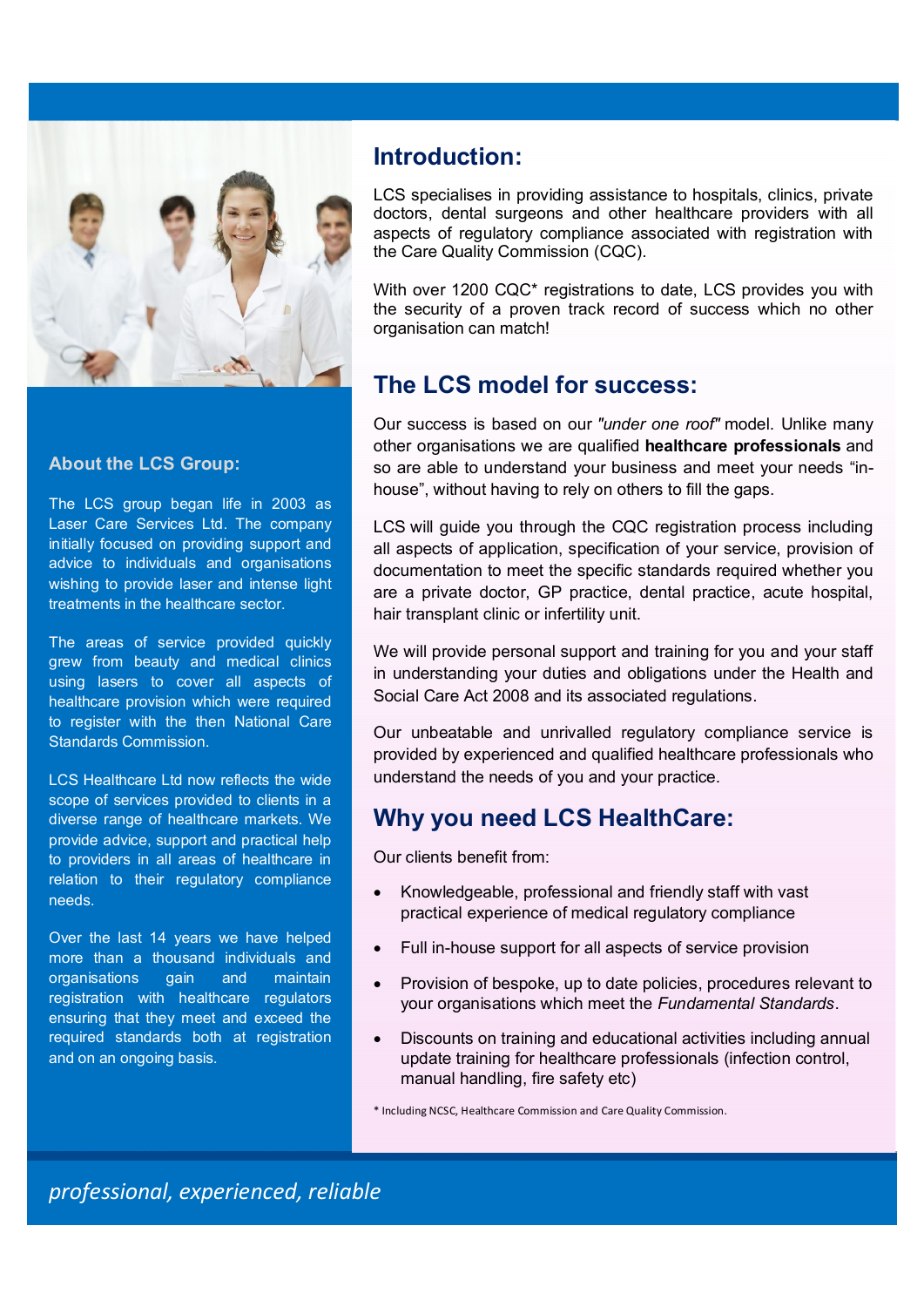#### **Who needs to register with the Care Quality Commission?**

The Health and Social Care Act 2008 (Regulated Activity) Regulations 2014 (as amended) require that healthcare professionals carrying out or supervising "Regulated Activities" register with the Care Quality Commission.

Regulated Activities include:

- o Personal care
- o Nursing care
- o Treatment of disease, disorder or injury
- o Surgical procedures
- o Diagnostic and screening procedures
- o Services in slimming clinics
- o Maternity & midwifery services
- o Management of supply of blood
- o Termination of pregnancies
- o Family planning services







## **How can we help?**

- **Pre-Application Advice** on eligibility, criteria and requirements for registration
- **Support with Application** preparation and completion of the online application forms
- **Policies and Procedures** development of the policies and procedures required to meet the **Fundamental Standards**
- **Provision of Supporting Documentation** required to evidence compliance with audit and good clinical governance
- **Facility development** advice regarding the suitability and development of premises to meet regulatory standards
- **Training for Registered Persons** including the Nominated Individual and Registered Manager
	- **Infection Prevention & Control** site audit with action plan
- **Laser & IPL Safety** including local rules, risk assessments and clinical protocols
- **Ongoing advice and Support** including pre and post inspection support on compliance issues

## **About us:**

#### **Dr Philip Dobson,** Medical Director

JP, MBBS, GDipLaw, PGDipMS, LLM, CRadP, MSRP Philip qualified as a GP and was a partner in a busy NHS practice for nearly 9 years before moving into the private sector. He holds qualifications in laser safety, infection control and skin surgery. In addition, he is legally qualified with the Graduate Diploma in Law (with *Commendation*), a Legal Practice Course (LPC) (with *Distinction*) and a Master of Laws degree (with *Distinction*). Philip also recently qualified as a Public Notary.

#### **Nichola Dobson,** Operations Director

BSc(Hons), GDipLaw, LLM, MCSP Nichola qualified as a Physiotherapist and worked in the NHS for 8 years. She is a former CQC Registered Manager for an independent healthcare provider and holds additional qualifications in infection control, teaching, resuscitation and first aid. Nichola is also legally qualified with the Graduate Diploma in Law (with *Commendation*) and a Legal Practice Course (LPC)(with *Commendation*) and a Master of Laws degree (with *Commendation*).